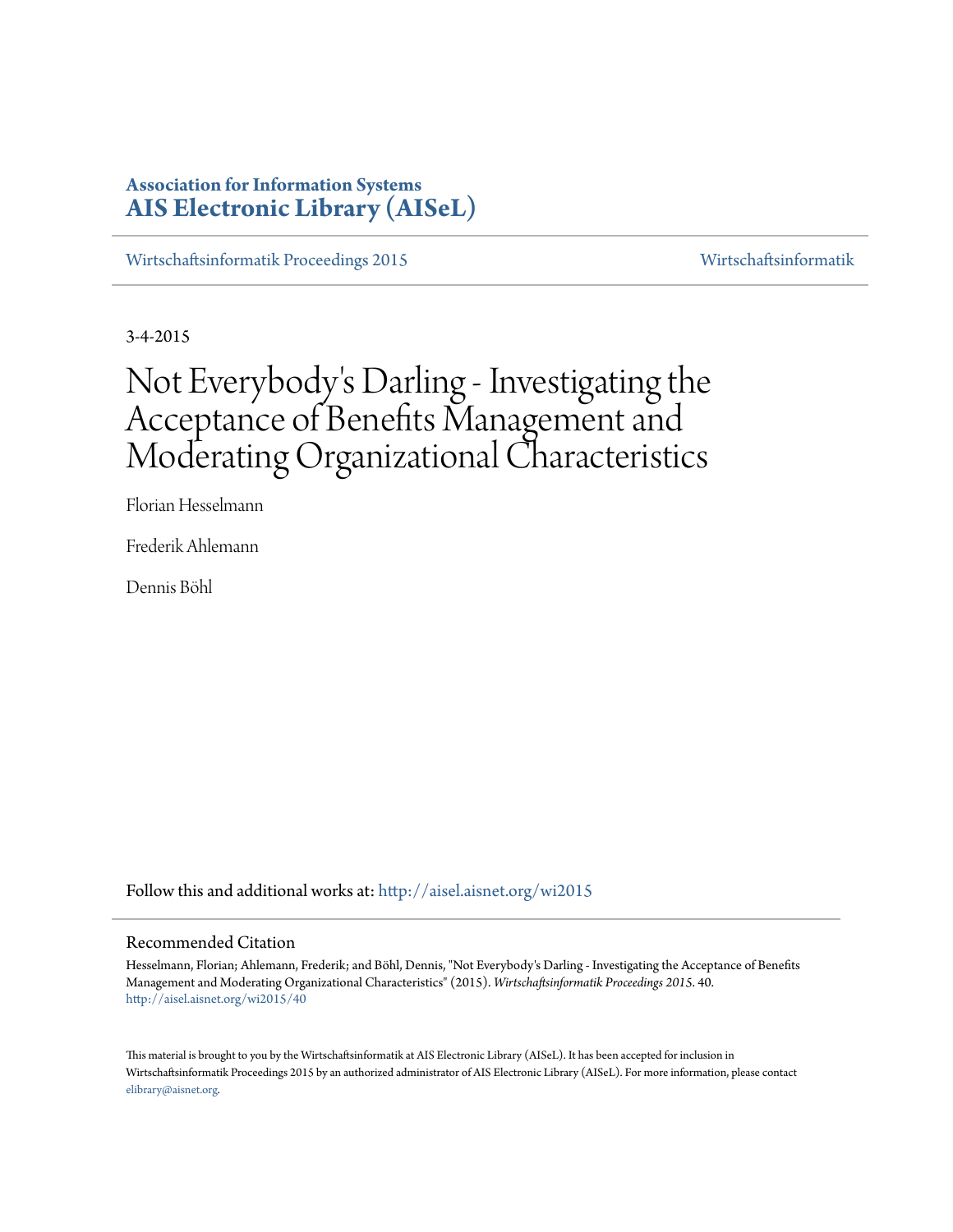# **Not Everybody's Darling – Investigating the Acceptance of Benefits Management and Moderating Organizational Characteristics**

Florian Hesselmann, Frederik Ahlemann, Dennis Böhl

University of Duisburg-Essen, Essen, Germany {florian.hesselmann,frederik.ahlemann,dennis.boehl}@uni-due.de

**Abstract.** Despite organizations' substantial investments in information systems and information technology, the successful realization of appropriate benefits is still often considered a major organizational challenge. Beyond traditional project management dimensions, such as time, cost, and quality, BM emphasizes the need to identify, plan, realize, and review benefits, particularly by means of business changes. While the BM field is still evolving, most studies report on the alarmingly low BM adoption rates in practice. Therefore, we try to understand the determinants of BM acceptance by developing a conceptual model and conducting complementary, exploratory interviews. We find that an individual's role in BM and specific organizational culture characteristics play a major role in influencing BM acceptance's determinants. We contribute to BM research by providing a deeper understanding of BM acceptance and adoption. Practitioners can use these insights to launch more successful change initiatives while implementing BM.

**Keywords:** benefits management, IS value, methodology acceptance, organizational culture, field study.

# **1 Introduction**

Motivated by the low success rates of information systems / information technology (IS/IT) projects [1–3], the effective management of such projects and, consequently, their contribution to business value, has been a vital field in IS research for several years. While early research concentrated on investigating IS success [4, 5], and executing and finishing projects with the ex-ante specified cost, time, and scope constraints, the evaluation of IS/IT investments regarding delivering the anticipated IS/IT value was neglected. Practitioners, as well as researchers, have realized the need for management concepts that function parallel to project management, but aim to deliver project benefits (not just the immediate project results) that will support long-term organizational goals. For example, IT project management has facilitated the task of selecting, implementing, and deploying a customer relationship management (CRM) system in the form of a project. However, it is still comparatively difficult to realize the associated benefits, such as increasing sales and customer satisfaction, with this

<sup>12&</sup>lt;sup>th</sup> International Conference on Wirtschaftsinformatik,

March 4-6 2015, Osnabrück, Germany

Hesselmann, F.; Ahlemann, F.; Böhl, D. (2015): Not Everybody's Darling - Investigating the Acceptance of Benefits Management and Moderating Organizational Characteristics, in: Thomas. O.; Teuteberg, F. (Hrsg.): Proceedings der 12. Internationalen Tagung Wirtschaftsinformatik (WI 2015), Osnabrück, S. 585-599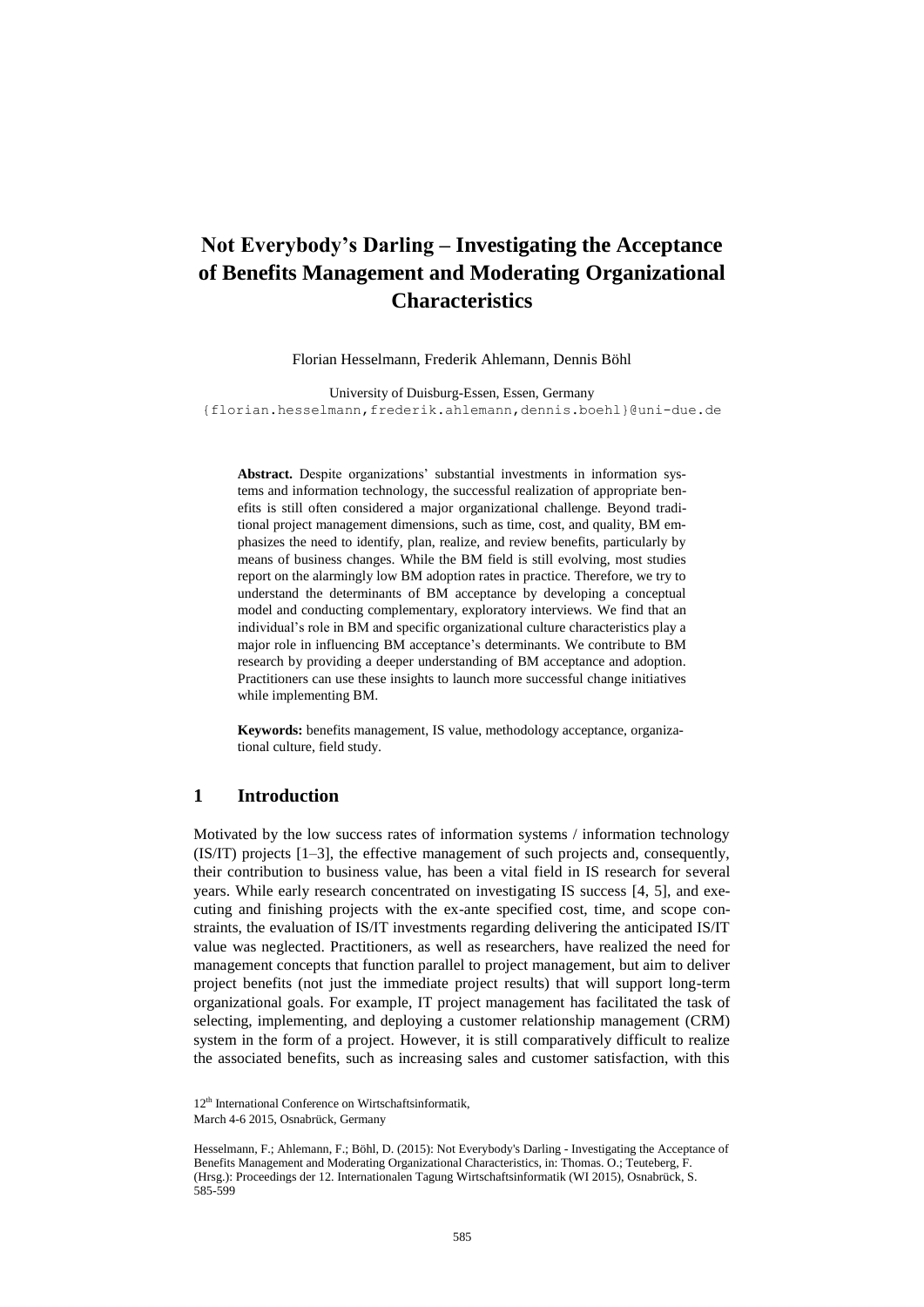technology. In this context, benefits management (BM) has evolved as an independent research discipline that investigates the successful realization of IT project benefits since the 1990s [6]. BM emphasizes organizational change as an important prerequisite for realizing benefits from IS/IT investments, and is defined as "organizing and managing IS/IT initiatives so that potential benefits arising from the use of IT are actually realized" [6]. Further, BM differs from other management approaches, like project portfolio management, by specifically emphasizing IS/IT investments' benefits and their realization, as well as by undertaking appropriate business changes besides technical implementations [7]. Furthermore, common frameworks, like the standards that the Project Management Institute (PMI) proposes [8], do not address the ongoing exploitation of IS/IT investments' benefits after a project closure.

When analyzing studies and reports published since 1996, which consistently consider BM a very effective management approach, it seems surprising that researchers generally still find very low BM adoption rates in organizations [6, 7, 9–11]. Unfortunately, research – particularly explanations from BM theory – has to date provided little help in understanding these low adoption rates. This might be because the available empirical studies only focus on BM's methodological aspects, such as the processes, methods, and tools [11, 12]. Very few detailed insights, reports, and explanations attempt to study other BM perspectives. Consequently, elements that might enable the diffusion and adoption of BM practices, such as employee needs and concerns, are mostly underrepresented in research [11, 13].

A systematic literature review of benefits management's state-of-the-art [14] reveals that, on an individual level, BM acceptance has very seldom been part of any study. However, a prerequisite for BM adoption is the actual users', i.e. employees', acceptance and proper use of BM. Studies on methodology acceptance have found that low user acceptance rates decrease a methodology's potential benefits, as the unaddressed concerns, fears, and needs of employees whom the methodology affects, give rise to user resistance and, subsequently, hinder its intended execution [15]. However, due to the additional reporting and organizational change efforts that BM requires from its affected stakeholders, achieving a sufficient degree of acceptance is rather demanding and needs further investigation [12]. Consequently, when implementing and executing BM, the needs of its users have to be thoroughly taken into consideration.

To solve this problem, we aim at gaining a deeper understanding of the individual drivers of benefits management acceptance and its associated effects. Specifically, our research questions are: a) What are the determinants of benefits management acceptance? b) Which contextual factors influence the predictive power of these determinants? The latter question is of particular importance, as BM is implemented in diverse organizations characterized by different cultures, norms, and standards. Understanding such contextual differences and addressing them appropriately is important for theory development and knowledge creation [16]. To answer our research questions, we derive propositions and develop a conceptual model, which we refine through an exploratory field study, as a basis for future empirical work.

The paper is organized as follows: Section 2 provides an overview of our theoretical foundation that forms the basis of BM and acceptance research. Afterwards, we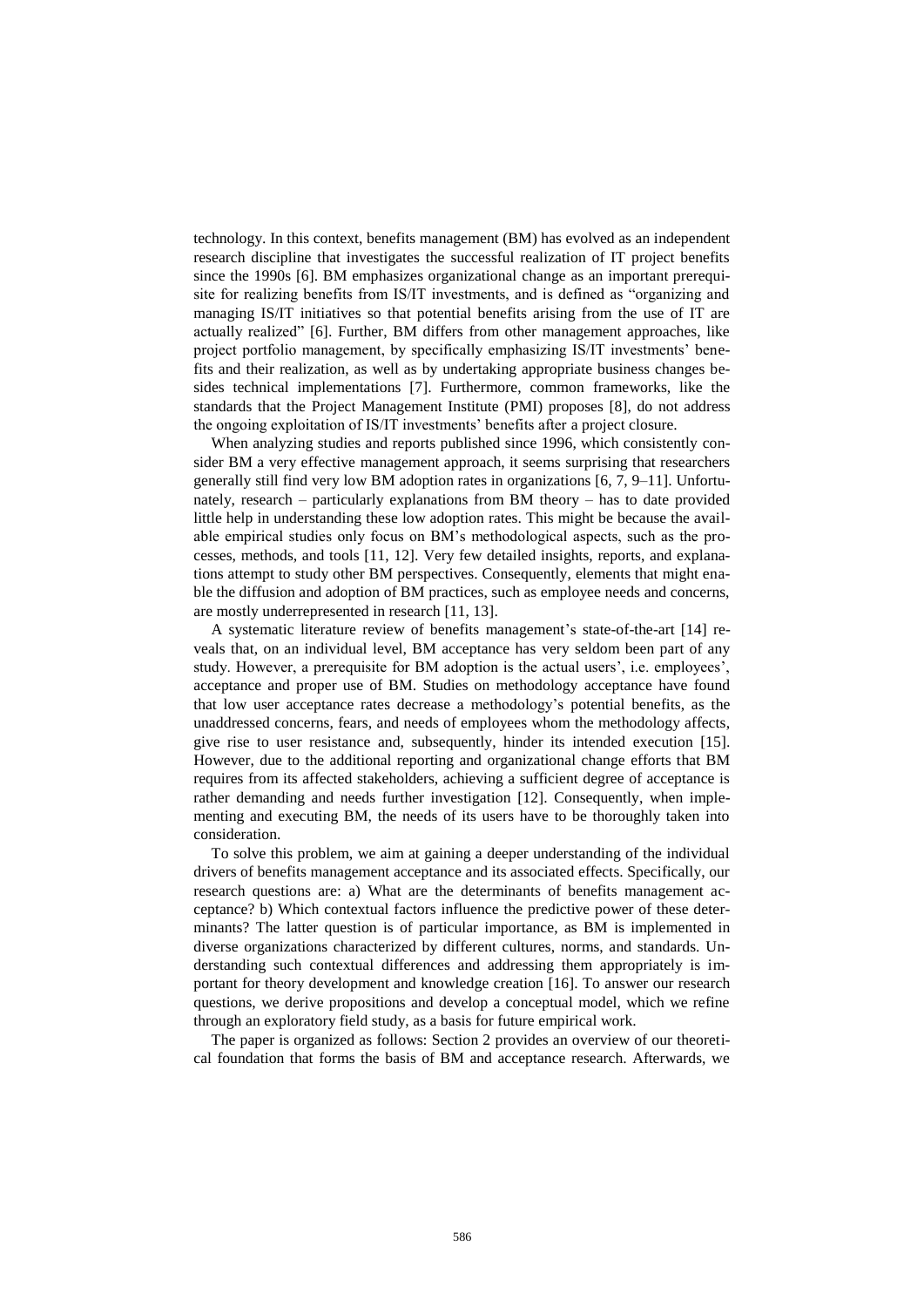delineate the research process by describing our data collection and analysis, as well as the development of our conceptual model's constructs and propositions in order to explain BM acceptance. We conclude with our main contributions and a discussion of the key results, limitations, and suggestions for further research.

# **2 Foundations**

## **2.1 Benefits Management**

BM research started to evolve in the mid-1990s, when Ward et al. [6, p. 214] conducted an empirical study on industry practices in the UK, in which they defined BM as "the process of organizing and managing such that potential benefits arising from the use of IT are actually realized." According to this initial study, many organizations were dissatisfied with the available benefits-realizing methods. Subsequently, the authors presented the Cranfield BM process model as a means of overcoming this issue (Figure 1). The process model remains one of the most widely used and cited models in the BM research field. It outlines the scope and nature of BM in five stages: In stage one, the benefits are identified, appropriate measures are derived, and the linkages between an IS/IT investment and the business changes required to realize the anticipated benefits are concluded. The subsequent benefits realization's planning covers the allocation of responsibilities and the assessment and planning of the respective changes. In stage three, the appropriate business changes are undertaken, along with the preceding IS/IT implementation. After the results' evaluation and review, a comparison of the before and the after measures is undertaken to assess the degree of achieved benefits realization. In the last stage, further unanticipated benefits are planned and realized, while new experiences are documented for future projects [6].



**Fig. 1.** Cranfield BM process model [6]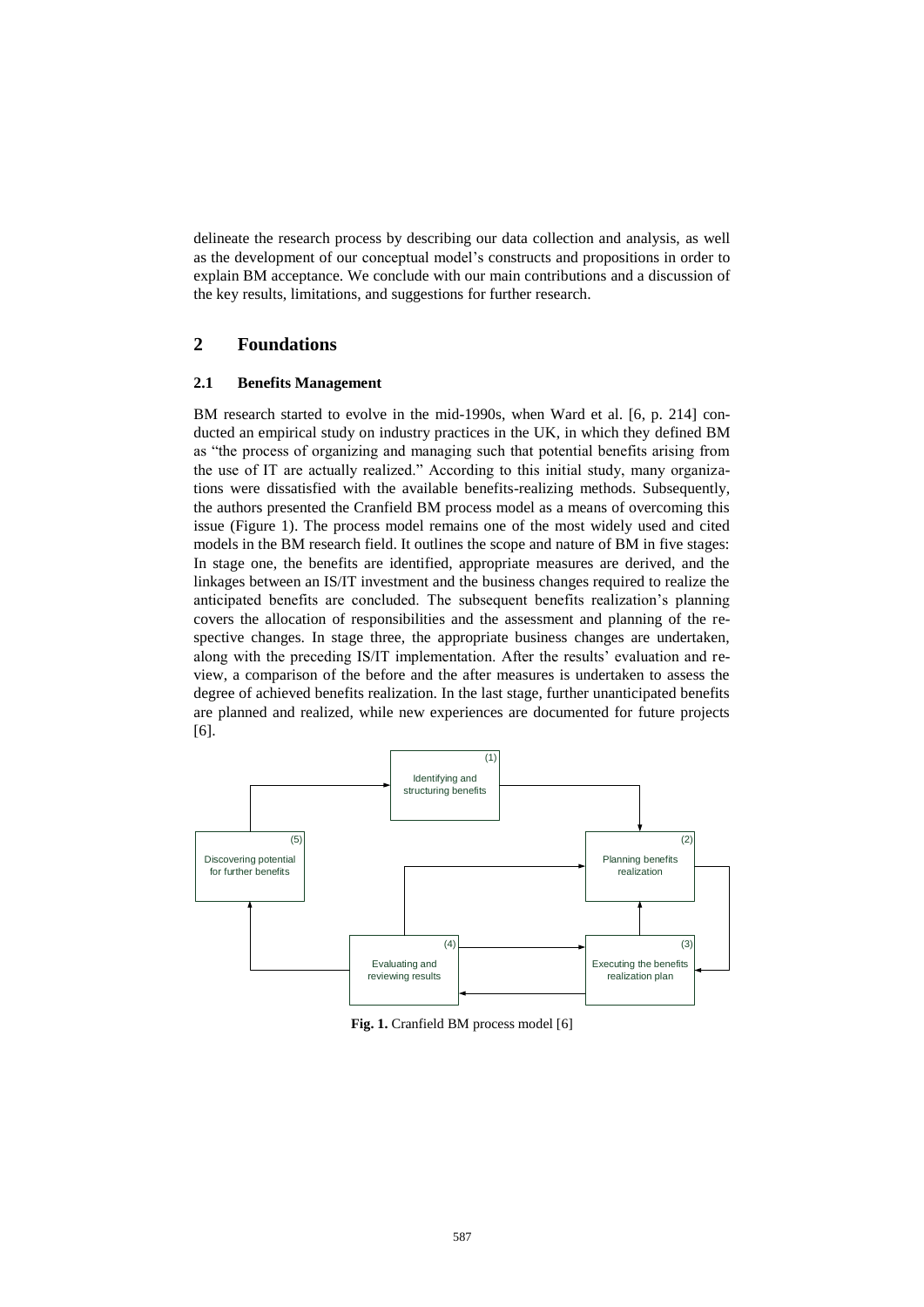As depicted in these five stages, BM has implications for an organization's stakeholders, as it requires the implementation of new processes, responsibilities, and methods [17]. In particular, it is about dealing with omissions and failures, like bad investment decisions, unfavorable project implementations, and inefficient business process executions. Therefore, stakeholders not only have to change their behavior, but their performance and behavior also need to be transparent to allow the detection of failures and inefficiencies. Furthermore, the identification and planning of benefits are already linked to required additional stakeholders efforts [12, 18]. Consequently, most affected stakeholders show a low degree of BM acceptance. However, without such acceptance, there is no change in the behavior of BM users, which subsequently jeopardizes the implementation of the required BM processes and methods. Therefore, investigating BM is highly relevant when trying to understand when and how users accept it.

By critically examining past research efforts, we conclude that while considerable progress has been made, this has primarily been in the field of developing BM frameworks, methods, and techniques. The actual adoption and use of such methods have, particularly from a user's perspective, been neglected. In addition, complementary contextual factors (e.g., organization size, organizational culture, and industry) have also only received minor attention. This is a critical issue, as no matter how effective and efficient the BM methodology is, it has no value if employees, who are expected to use and apply such practices, do not truly embrace and adopt it. We aim to solve this issue by investigating the determinants and associated factors of BM acceptance.

#### **2.2 Prior Research on Acceptance**

Acceptance research has long been one of the core interests of IS scholars. Over this time, several theoretical lenses have been used and refined to study this phenomenon. While early attempts mainly focused on the acceptance of technical artifacts (like software), more recent research also investigates the acceptance of management methods and processes like project management and benefits management [15, 19].

The theory of reasoned action (TRA), which explains general behavior and does not focus on technology acceptance, is one of the first theories in this context. TRA states that behavioral intention drives human behavior, and this intention depends on the attitude towards this behavior and on subjective norms [20]. The theory of planned behavior (TPB), which is an extension of TRA, consists of similar constructs, but adds control belief measures and perceived behavioral control measures as an influence on behavioral intention and on behavior itself [21]. In detail, the TPB's three determinants of behavioral intention can be described as follows: The attitude construct describes the extent to which a person has a favorable or unfavorable evaluation of the behavior of interest in terms of the behavior's outcomes. The subjective norm represents the belief in whether the peers of and people important to this person would approve or disapprove of the behavior. Finally, perceived behavioral control reflects a person's beliefs regarding the necessary resources and opportunities required to perform the behavior of interest [21].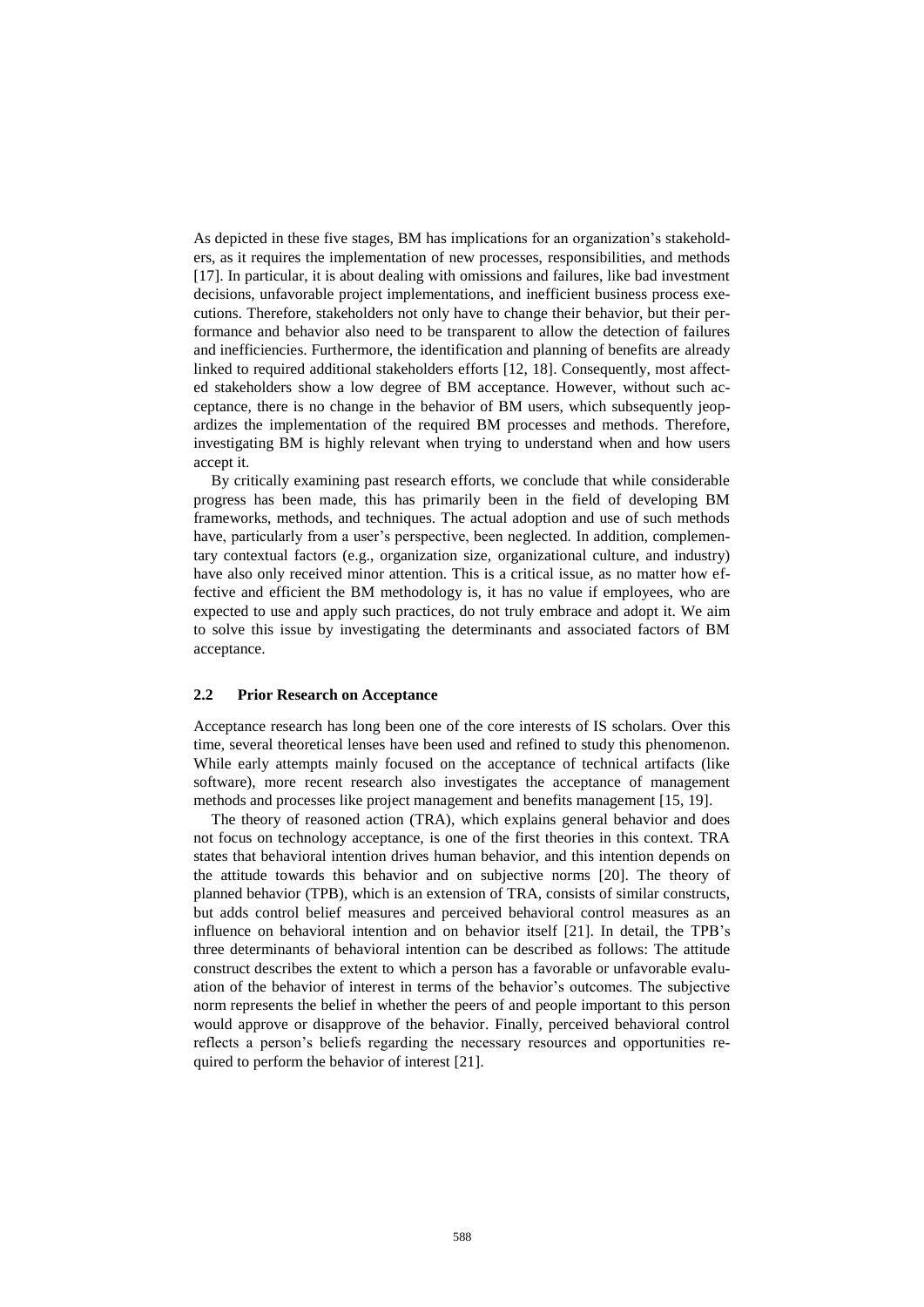The technology acceptance model (TAM) has been especially adopted by the IS domain [22]. Just like TRA, it includes the elements behavior and behavioral intention. In this case, the factors influencing the behavioral intention to use a system are the perceived usefulness and the perceived ease of use. TAM's great success has led to much research in which it is applied. One of its most prominent extensions is the unified theory of the acceptance and use of technology (UTAUT), which combines and integrates the TRA, TPB, and TAM assumptions, as well as those of six other acceptance theories [23]. The perceived ease of use and perceived usefulness are the most used constructs of these theories. Furthermore, the terms acceptance and adoption are often used synonymously, which we also do.

For the purpose of this study ,we use the TPB as the underlying theoretical foundation for the BM acceptance model for the following two reasons: a) as arguably the mostly researched theory on individual beliefs and behavior, the TPB provides a solid foundation to build on our BM acceptance model [24]; b) as a sociological model, the TPB does not inherit a technology adoption perspective, while other well-researched theories (e.g., TAM and UTAUT) focus mainly on technological artifacts' characteristics, such as perceived usefulness, perceived ease of use, perceived complexity, and adaptability [25]. Instead, BM represents a rather conceptual artifact (i.e. methodologies and techniques) and is more likely to be associated with a higher variety of uses than technological artifacts are [26].

# **3 Research Methodology**

As research on BM success is still in its infancy, we decided on an exploratory approach that complements our systematic literature review. We aimed to triangulate the emerging a priori model with insights from practice. We consequently drew on Eisenhardt's recommendations for the development of theories from case research [27] and initiated a field study, based on interviews with BM practitioners, to identify in-depth insights and empirical patterns that would explain BM acceptance.

We conducted the field study by means of telephonic interviews. Since benefits management's maturity was expected to be low in most organizations, we opted for theoretical sampling rather than a random sample [28]. The interview guide, together with the a priori BM acceptance model (based on prior acceptance research), was distributed to the participants beforehand. In order to take advantage of the emergent themes and unique case features [27], we used the interviewee's answers to guide the interview. Generally, two interviewers conducted the interviews, which lasted between 60 and 90 minutes. The field study consisted of 11 interviews with practitioners: males and females, aged 31-50, and senior executives with more than ten years' professional experience. We addressed representatives of different organizational levels, who ranged from a CIO, a PPM to consultants.

Each interview began by asking the interviewees about their understanding of benefits management. We continued with partly exploratory questions, which dealt with topics that affected the groups of BM stakeholders and their initial reaction to BM implementation. Furthermore, we questioned our interviewees regarding important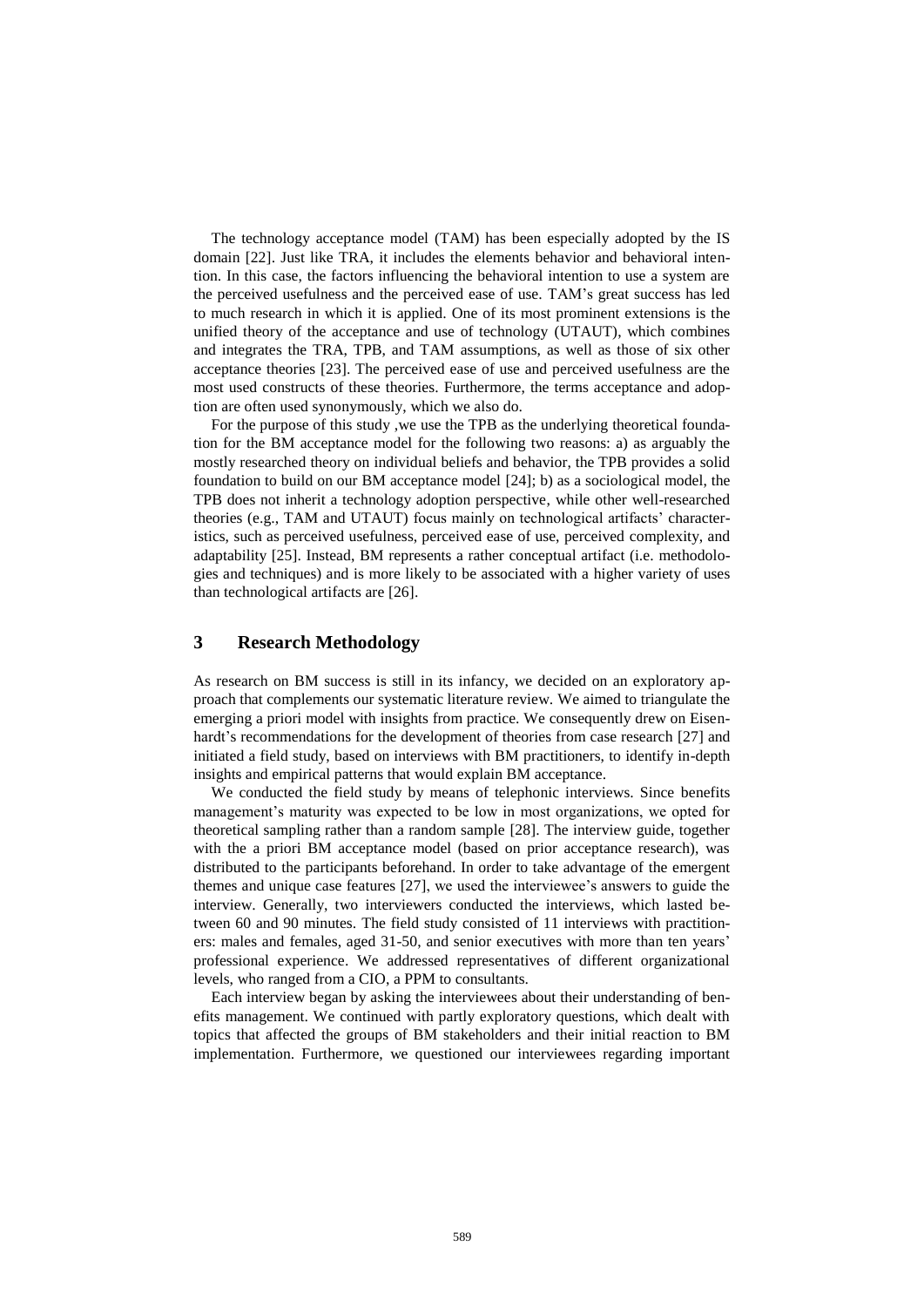factors for BM acceptance and the relevant supporting functions. In the second part of the interview, we evaluated our a priori model's constructs to gain further insights into their proposed effects. All the material we gathered through the interviews was collected in a case study database, which two of the authors analyzed.

The interviews were recorded and transcribed, as the interviewees had previously been ensured anonymity. We used the interviews to cross-check the theory-driven model development and refined our model. Section 4 provides excerpts from the interviews, as well as descriptions of the constructs and the proposed relationships.

# **4 Conceptual Development**

Having described previous research on BM and acceptance research as a theoretical foundation, we next focus on the derivation of propositions to explain the determinants and moderating variables of BM acceptance. In doing so, we develop individual and organizational level variables.

#### **Intention to Use Benefits Management**

The purpose of our model is to explain and predict the intention to use BM, which is a key dependent variable. Ajzen [21, p. 181] defines intention to use as a construct that captures "the motivational factors that influence a behavior" and, therefore, is an indication of how much effort they plan to exert in order to exhibit the intended behavior. In line with this definition, we define the intention to use BM as the degree to which an individual is willing to execute BM-related tasks.

*P1: Intention to use BM is positively associated with the BM use behavior.*

#### **Benefits Management Use Behavior**

Our model's other dependent variable is the actual usage behavior. The separation between the intention as a predictor of a behavior and the actual behavior is common in acceptance research and also well established in the IS and its reference disciplines [21, 29]. Therefore, benefits management use behavior is defined as the actual use of the BM methodology.

#### **4.1 Determinants of BM Acceptance**

The determinants of BM acceptance represent variables with a direct or indirect effect on BM acceptance.

#### **Performance Expectancy**

Performance expectancy is defined as the degree to which individuals believe using BM will help them improve their job performance (efficiency and effectiveness). By selecting this definition, we draw on Compeau et al.'s [30] definition, thus taking outcome expectations regarding job-related performance (effectiveness and efficiency) into account. Job-related performance expectations are proposed as influencing the intention to use BM, because perceived job achievement has been identified as major determining factor for an employee's job satisfaction [31]. Furthermore, as BM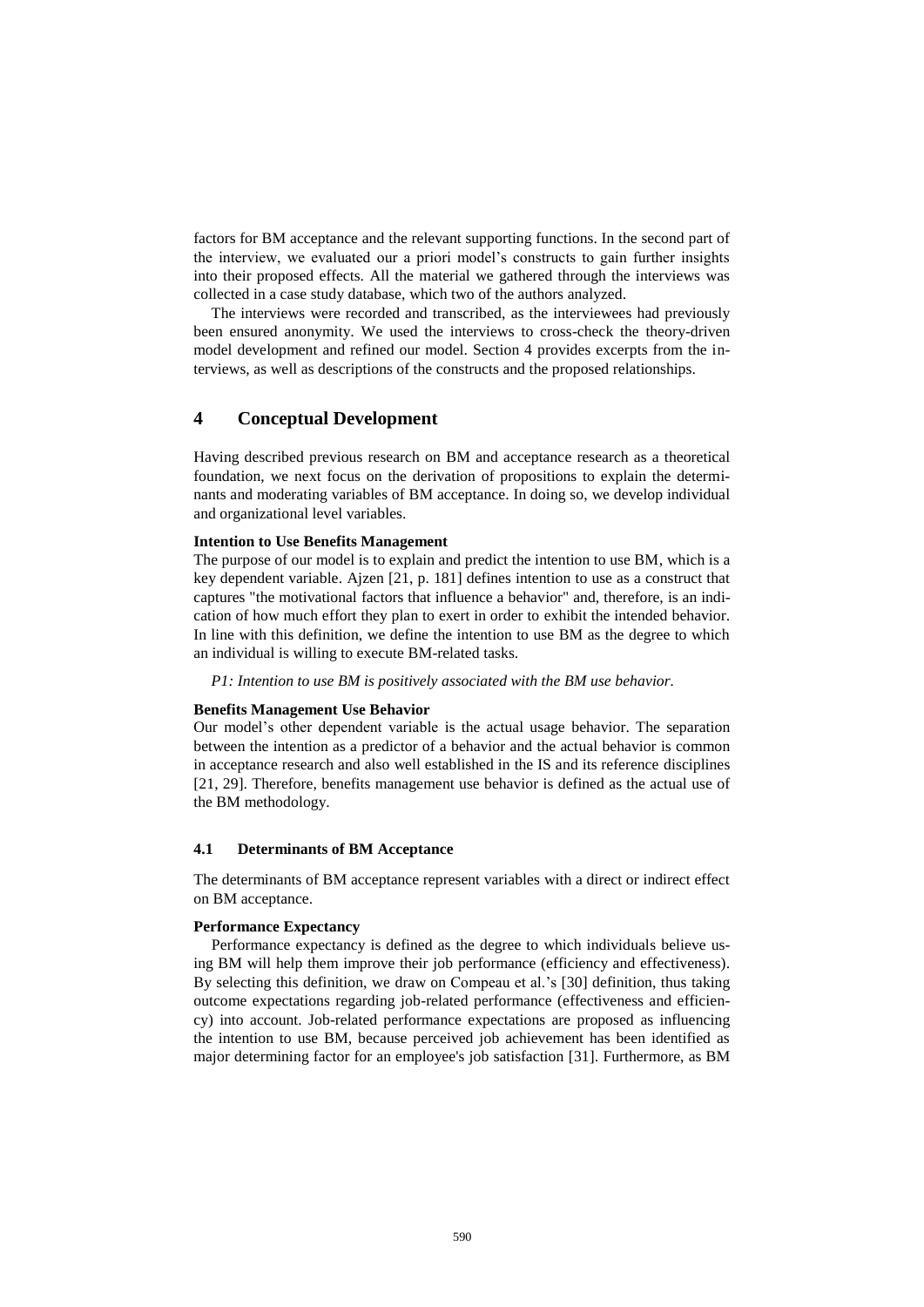is associated with its users' positive and negative performance expectancy, our construct's definition emphasizes the "net" performance after comparing its benefits and costs. For example, stakeholders in an affected business department have to make an additional effort due to the required business process changes, but might profit from a subsequent performance increase. On the other hand, other stakeholders, such as IT controllers, initially benefit from BM, as they receive better information through the affected departments' additional reports. In our exploratory field study, we found further evidence that the initial performance expectations of BM vary. One interviewee, a business value consultant, maintained: "One factor that leads to negative expectations of BM is that people wonder if they have to do additional work." An IT consultant supported this idea: "I have often observed reactions like, 'Oh, now we have to add a new chapter to our project appraisal documents, we need new data and we will have to do more work'." On the other hand, a CIO interviewee emphasized: "Someone who is located in the controlling will benefit from BM." Therefore, we conclude:

*P2: Performance expectancy is positively associated with the intention to use BM.*

#### **Outcome Expectancy**

Outcome expectancy is defined as the degree to which an individual believes that using BM will result in desirable rewards. Potential rewards can be monetary advantages, changes in image and status, promotions, praise, etc. The construct can be compared to the personal outcome expectations construct that Compeau et al. [30] use and which is defined as "expectations of change on image or status or to expectations of rewards, such as promotions, raises, or praise." Our field study revealed complementary notions in practice. A CIO interviewee in the retail industry related: "When BM is linked to the success factors of an employee, or, in other words, when there is a direct link between the job-related […] goals, there will be a positive effect." In addition, a management member summarized: "BM can be an opportunity for heads of departments, or division managers, or persons who have initiated a project, because they are able to claim the success themselves." Consequently, we propose:

#### *P3: Outcome expectancy is positively associated with the intention to use BM.*

#### **Social Norm**

Social norm is defined as the degree to which an individual perceives social pressure to perform BM. This construct represents the social factor in the model and is derived from Ajzen [21, p. 188], who defines subjective norm as "the perceived social pressure to perform or not to perform the behavior." Such social pressure is believed to have two sources: on the one hand supervisors or formal authorities who have formal power to reward or punish individuals [32] and, thus, influence their intention to use BM. On the other hand, peer employees are unable to command another peer to use BM, but they can induce this person to use the methodological approach by exerting injunctive or descriptive norms. Injunctive norms inform us about what is approved or disapproved, whereas descriptive norms inform us about what is typically done. The extent to which these norms are focal, will determine the impact of an individual's behavior [33]. A strategy consultant confirmed this influence that supervisors and peers have in his interview: "On the one hand, directive orders are important,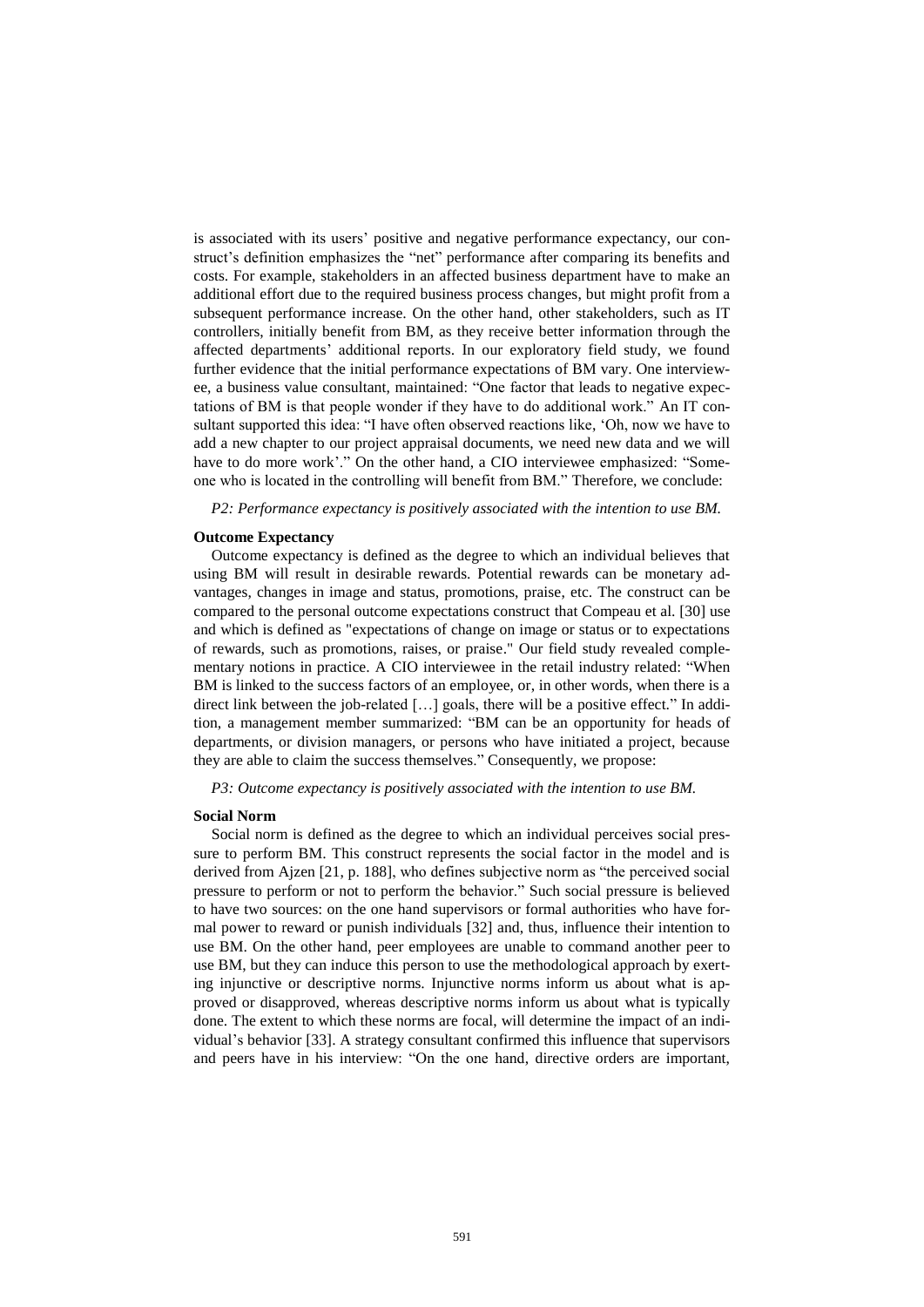because they create the necessary obligation. But the opinions of colleagues are also important. If diverse people say that they won't participate in benefits management, this would have a great influence." Consequently, we propose:

*P4: Social norm is positively associated with intention to use BM.* 

#### **Facilitating Conditions**

Facilitating conditions is defined as the degree to which individuals perceive that they have the necessary resources and that there is organizational support to facilitate the BM activities. This construct is derived from the facilitating conditions construct that Triandis [28] uses and from the TPB's perceived behavioral control construct [21]. It is important, because, regardless of an individual's motivation, the performance of a behavior is also dependent on the availability of the required resources [21]. As mentioned before, BM is perceived as a rather complex methodological approach. We believe that without proper support in terms of training and helpful contacts, individuals' motivation to accept and use BM decreases, because they cannot sufficiently control their behavior's performance. Specific support may include comprehensive BM training, sufficient time for practice, as well as available assistance with BM-related questions. Consistent with the TPB [21, 35], we propose that facilitating conditions do not only influence the intention to use BM, but also have a direct effect on the BM use behavior. An interviewed strategy consultant stressed: "BM does not work without coaching. Somebody has to be available to answer questions and help." Furthermore, an IT consultant added: "Basically, I can confirm that the availability of support [such as methods or tools] fosters the acceptance of BM." Concluding, we summarize:

*P5a: Facilitating conditions are positively associated with the intention to use BM.*

*P5b: Facilitating conditions are positively associated with the BM use behavior.*

#### **Efficiency Pressure**

Efficiency pressure is an organizational-level construct and defined as the degree to which an organization is constrained to increase its efficiency and cut costs. Our investigation revealed that firms with the highest degree of cost pressure and efficiency needs are typically those that drive BM adoption. The original sources of such efficiency pressure can be manifold, ranging from an increasing market competition to internal cost-cutting programs. In the former situation, drawing on the x-efficiency hypothesis [36], organizations operating in a market with low competition tend to allow for a particular degree of "slack" and inefficiencies, which increases costs. However, when the market concentration increases, firms attempt to realize efficiency gains in order to stay competitive [37]. In another situation, firms with a rather stable market position tend to meet the strategic decision to achieve competitive advantage by becoming a low-cost producer in the industry and, consequently, strive to increase efficiency [38]. As BM is believed to be an approach that helps organizations choose the "right" projects while implementing them more efficiently [7, 39], we propose that organizations with a particular degree of efficiency pressure influence their employees' intention to use BM. This is in line with our exploratory field study's findings and an interviewed CIO in the retail industry likewise concluded: "The main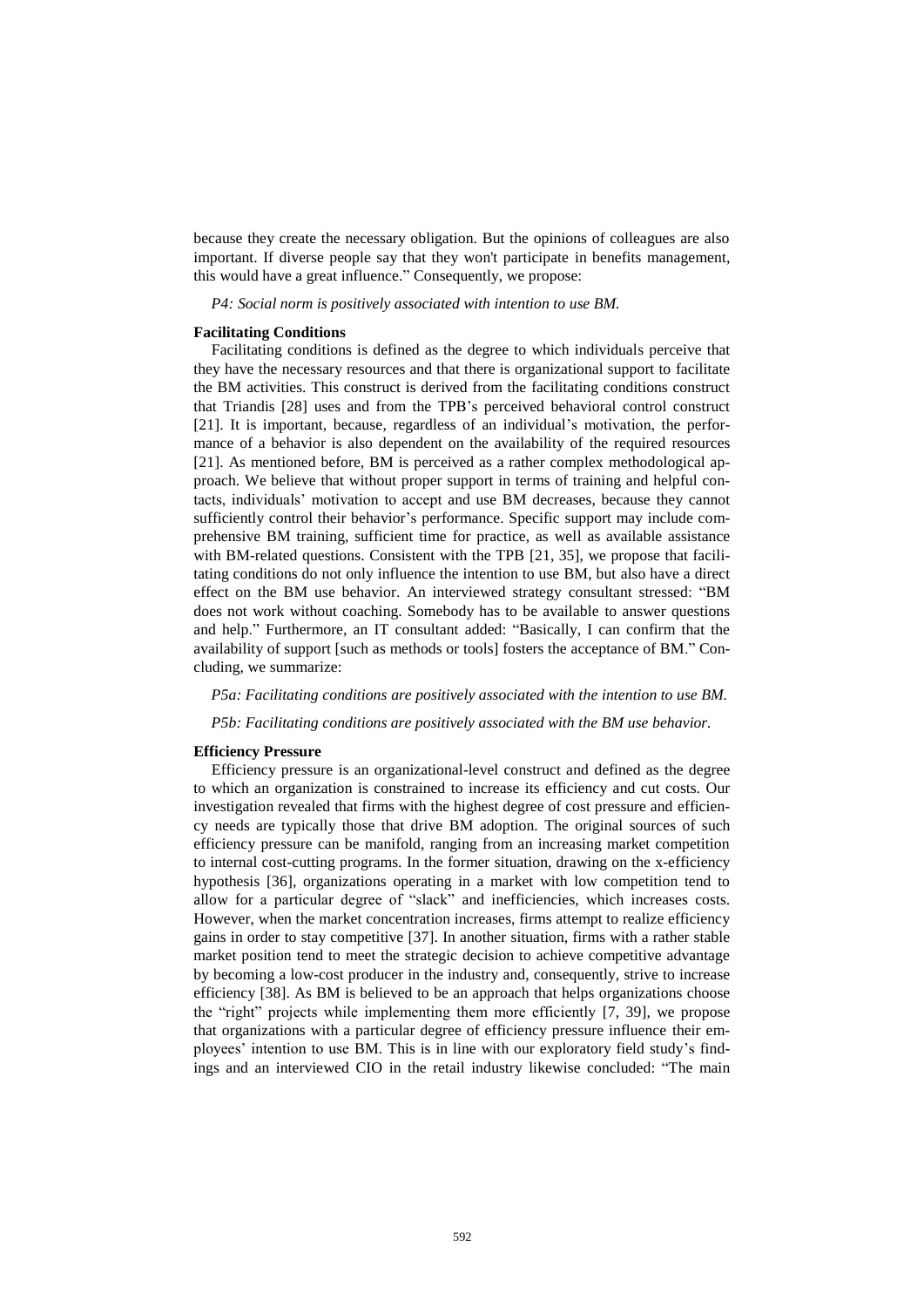driver of the [BM] introduction was the need for a more efficient use of the organizational resources." Consequently, we propose:

*P6: Efficiency pressure is positively associated with the intention to use BM.* 

## **4.2 Moderator Variables of BM Acceptance**

The moderator variables of BM acceptance influence particular determinants' effects on BM acceptance.

#### **BM Role**

BM role is a multidimensional, categorical construct that comprises an individual's job category and organizational level. Both dimensions determine an individual's tasks and responsibilities in terms of BM and, in turn, influence an individual's BM expectancies and perceptions. Job category is defined as an organizational role and position, which individuals, who perform similar activities and are confronted with similar information processing requirements, undertake [40]. Organizational level refers to the different tasks and responsibilities on the institutional, managerial, and operational levels. While higher-level individuals (e.g., top management) are concerned with information-consuming activities, such as planning, strategy, and goal decisions, lower-level individuals (e.g., lower management, project team members) deal with operational and technical matters that create information [41]. The realization of benefits is often linked to business changes and complementary information creation (e.g., analysis and documentation activities) [17], which the project team and the affected departments' employees mostly perform. Subsequently, such individuals are believed to have a lower performance expectancy when confronted with BM. On the other hand, the top management profits from better investment decisions and projects' benefits realization, which increase their performance from an organizational perspective. As a CIO and a business value consultant emphasized: "Generally, the call for BM comes from the management" and "if employees have company shares, they will be more interested in the organizational performance." In addition, the higher degree of transparency, which is a consequence of the additional reporting regarding measuring the benefits realization and its success at the project's conclusion, might fan lower-level individuals' fears regarding a performance comparison and its consequences. We found supportive empirical evidence for this in our field study with a project portfolio manager mentioning: "If we are at the bottom of the hierarchy, we will have fears with respect to our existence." Thus, we summarize:

*Proposition 7a: BM role is positively associated with performance expectancy such that the effect will be stronger for higher-level individuals with information consuming activities.*

*Proposition 7b: BM role is positively associated with outcome expectancy such that the effect will be stronger for higher-level individuals with information consuming activities.*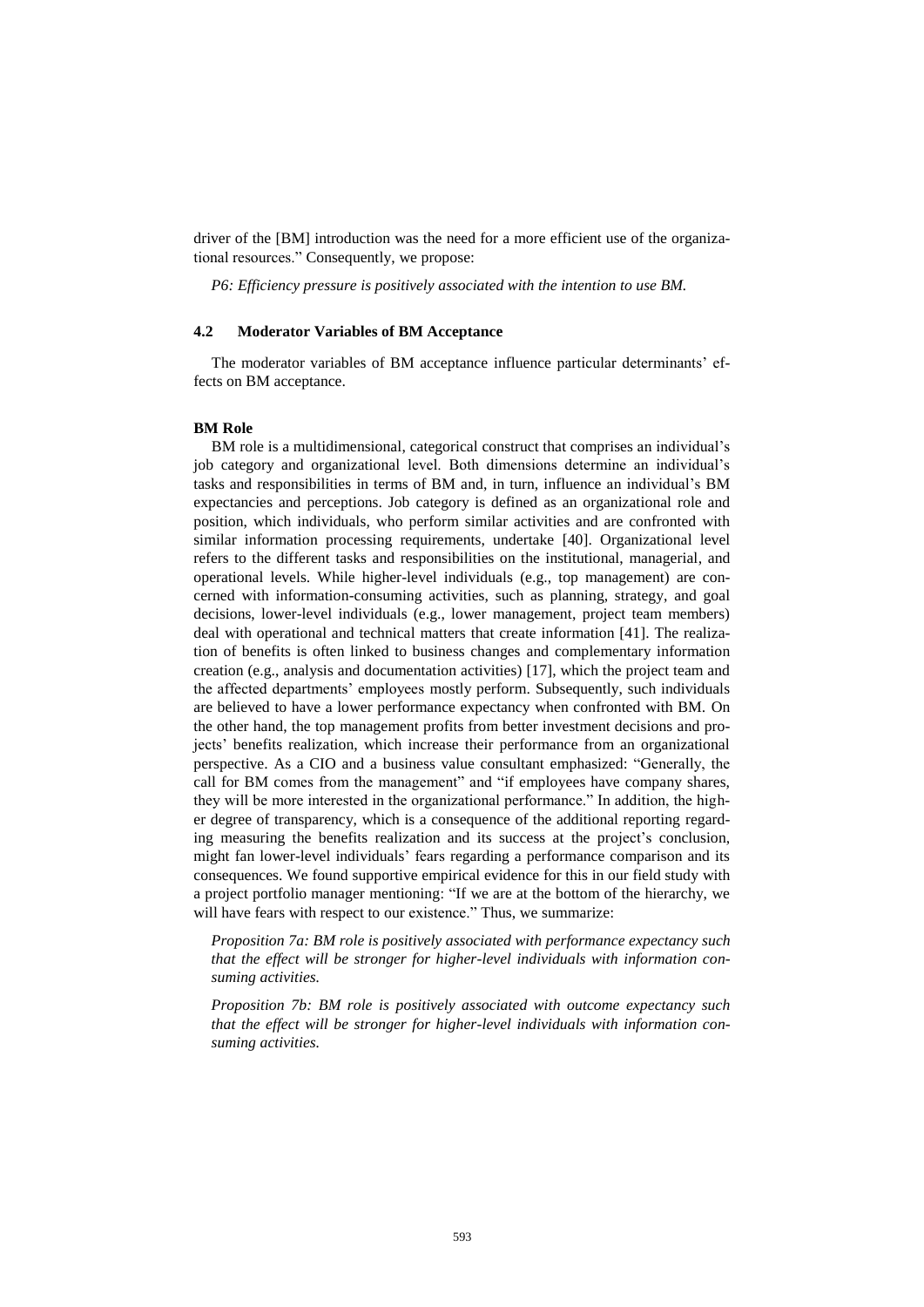#### **Organizational Culture**

Organizational culture is a multidimensional construct that refers to a system of shared meaning, or assumptions, that organizational members hold and which distinguish the organization from other organizations [42, 43]. We propose that some of the organizational culture's characteristics have a positive influence on the manifestation of the different constructs in our model. Therefore, we label the sum of these dimensions BM culture and explain them as follows: O'Reilly III et al.'s [37] organizational culture profile (OCP) is a typology that has received much research attention. One of their culture dimensions is outcome orientation, which describes cultures that are especially achievement orientated and result orientated [44]. Outcome-orientated cultures use clear accountabilities for success and reward employees for good outcomes [45]. This is in line with prior findings on BM, which propose applying benefit-related accountabilities and incentives when implementing BM in an organization [39]. For instance, important project stakeholders' personal goals could be linked to the successful realization of the anticipated benefits. Team orientation is another OCP framework dimension believed to be important for the acceptance of BM. Previous research on BM has revealed that BM's success depends on cross-departmental cooperation and a fluent knowledge exchange between business and IT [39, 46]. This is quite similar to team-orientated cultures, which are collaborative [44] and organize work around teams rather than individuals [42]. In particular, this could be achieved by regular joints meetings between business and IT, mutual goal setting, and colocation, which allows a higher social cohesion between business and IT. The third dimension of BM culture is called learning orientation. This describes a culture in which mistakes are not punished, but are seen as an opportunity to learn and improve. Becoming a learning organization requires management to demonstrate that failures should be acknowledged and not feared [42], which is also recommended in terms of BM [39, 47]. For example, the measurement of benefits is usually a challenging endeavor requiring the development of appropriate competencies by applying the lessons learned, openly discussing mistakes, and continually improving the benefits metrics. Furthermore, in our exploratory field study, an interviewed IT portfolio manager argued: "If a culture is characterized by blaming and punishing people for mistakes, then people will already struggle with the benefits estimations at the beginning of a project. […] Learning processes will not work in such a culture, because a learning process requires allowing mistakes, but using them to improve." Likewise, a business value consultant stated: "I often see resistance if the transparency resulting from BM may have consequences for the staff." Therefore, we propose that a BM culture has a positive influence on performance and outcome expectancy, as such an organizational culture's characteristics increase both constructs' influence on the intention to use BM. In this regards, we conclude:

*Proposition 8a: The positive influence of performance expectancy on intention to use BM is moderated by the organizational culture such that the effect will be stronger in organizations with a benefits-oriented organizational culture.*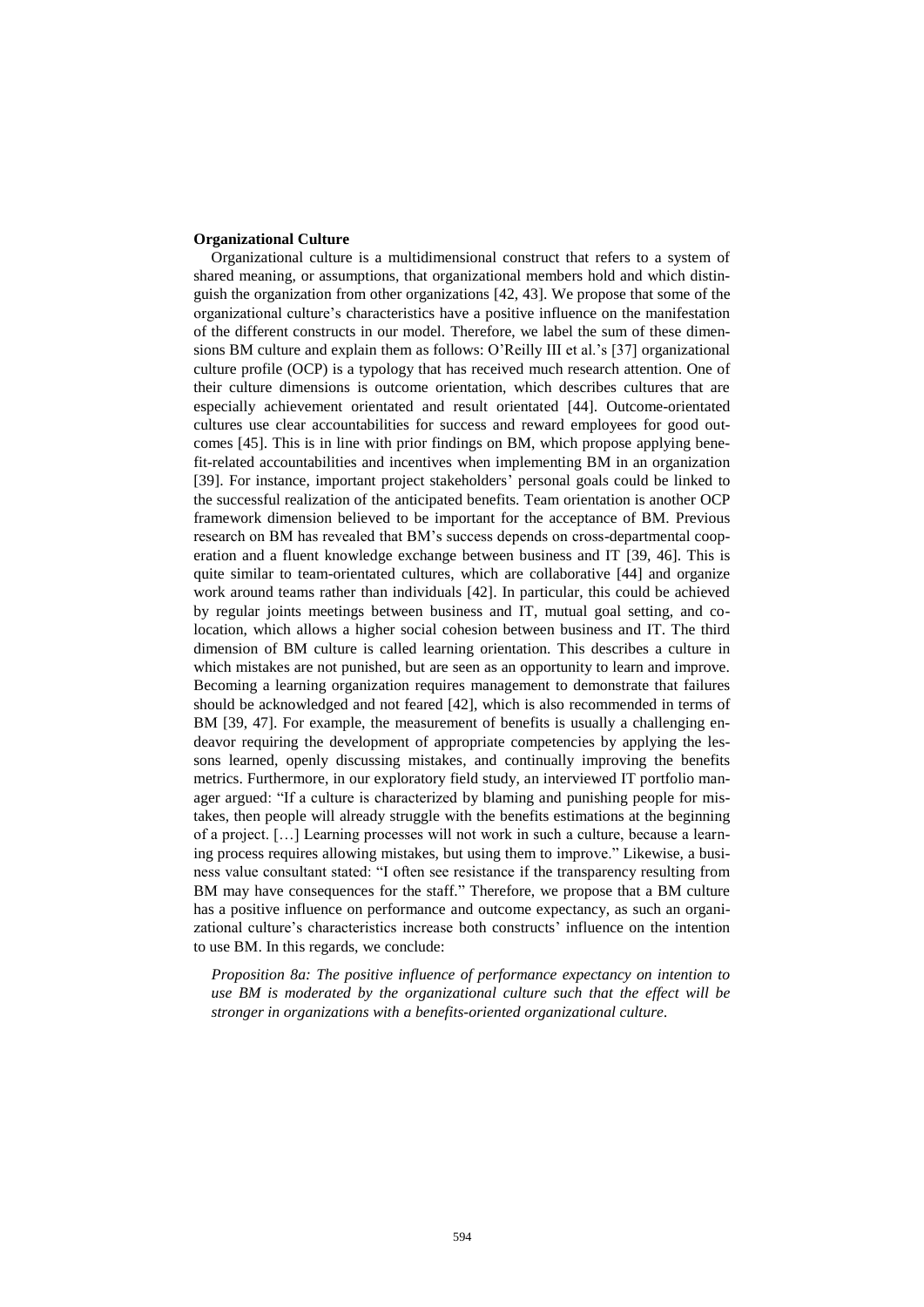*Proposition 8b: The positive influence of outcome expectancy on intention to use BM is moderated by the organizational culture such that the effect will be stronger in organizations with a benefits-oriented organizational culture.*

We developed the following conceptual model of BM acceptance as a synthesis of the introduced constructs and propositions (Figure 2).



**Fig. 2.** Benefits Management Acceptance Model

# **5 Conclusion and Outlook**

In this study, we set out to develop a conceptual model that aims to explain the acceptance of benefits management on the individual level. While previous literature provided a priori constructs for our research model, we identified efficiency pressure and BM role as novel and important constructs for an individual's BM acceptance. Furthermore, on an organizational level, particular characteristics of the organizational culture are proposed to moderate the effects of performance and outcome expectancy.

Our results contribute to theory and to practice alike by advancing research on benefits management and, specifically, on acceptance theories, as we shed light on two novel determinants (i.e., efficiency pressure and BM role) that influence BM acceptance. The BM role construct shows that different users in an organization perceive BM differently, which is an extension of classic theoretical explanations of acceptance behavior. Furthermore, we contribute rather novel ideas by specifically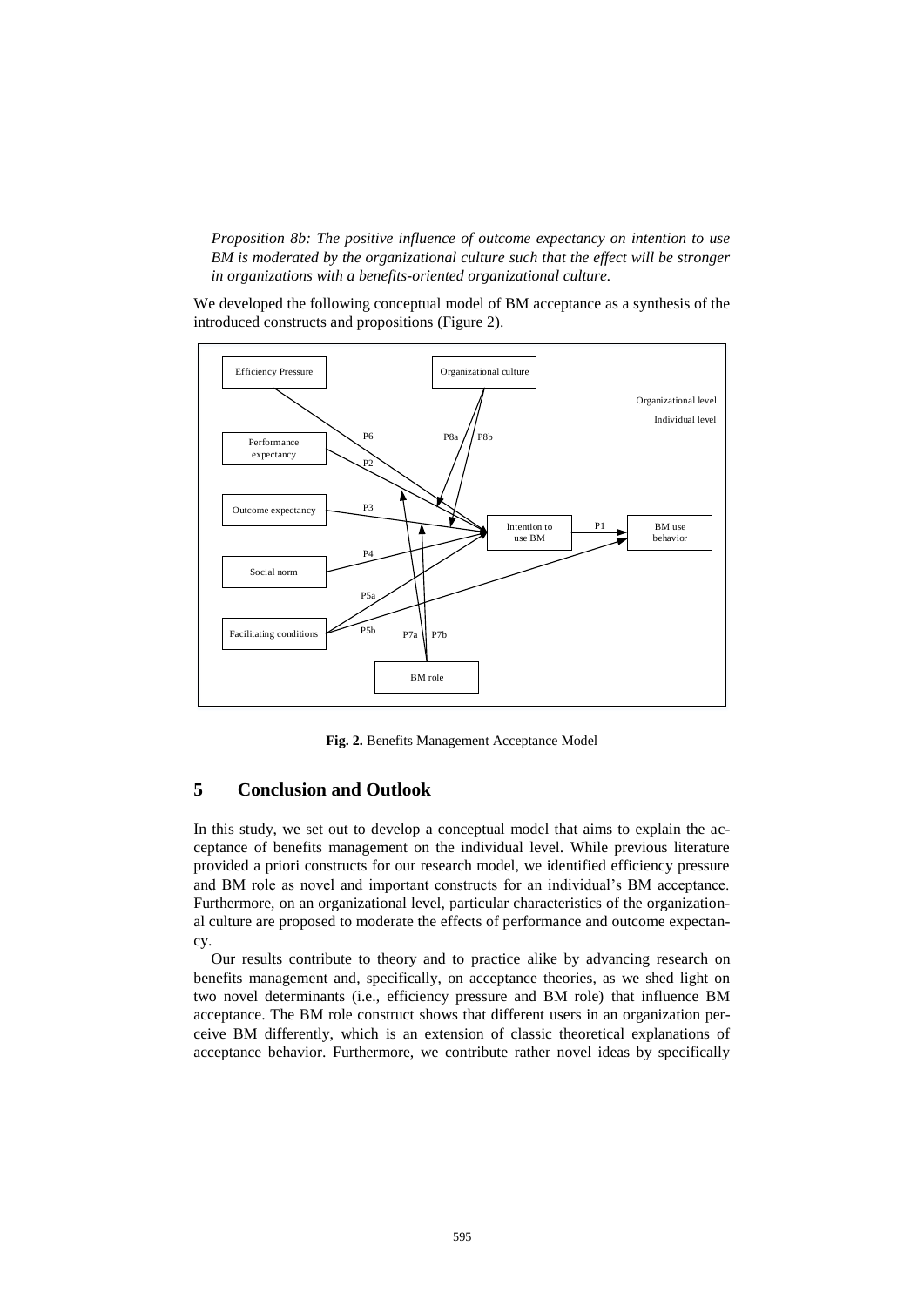focusing on the moderating effects, as scholars are increasingly seeking to understand such complex relationships [48]. Consequently, our study is one of the first to identify the methodology-specific role and the organizational culture as moderating effects in an acceptance model.

From a practical point of view, we expect our model to provide a beneficial understanding of the acceptance of benefits management in organizations. Based on this understanding, appropriate guidelines can be derived to increase an organization's employees BM acceptance, which we regard a necessary condition for IS/IT projects' success. For instance, our model highlights the importance of contextual factors when implementing BM in an organization. In particular, organizations within a highly competitive environment, or with current cost-cutting programs have a high chance of successfully implementing a BM approach and in turn increasing their organization's efficiency. In addition, for a successful BM adoption, organizations should opt to develop an organizational culture that acknowledges and supports cross-departmental cooperation, outcome orientation, and learning from failure. Finally, we found that not all employees consider BM positively at first glance. Particularly lower-level employees in affected business departments and project team members have fears regarding their expected performance and outcome, which should be addressed appropriately in change strategies when implementing BM.

Before we conclude with recommendations for future research, we have to acknowledge our study's limitations. First, while we derived the conceptual model from theoretical accounts and complementary, exploratory interviews, a rigorous validation (i.e. in terms of a quantitative study) is still lacking. Second, although we conducted 11 interviews, further data collection might corroborate our findings, particularly if deliberately gathered from different BM roles in the organization. Furthermore, we suggest that the validation of our model should be undertaken in additional organizations to further investigate the effect of different organizational cultural attributes and efficiency pressures on BM acceptance.

We will apply quantitative methods to validate our conceptual model as the next step in our larger research program, as such methods are most suitable to assess the effect size and confirm our proposed propositions. Therefore, a large sample of employees from different organizational positions would be most appropriate. Based on specific control variables, we could divide these employees into separate groups and analyze their differences and similarities. Accordingly, the next step in our research program will be to define a measurement model, develop a suitable survey instrument, collect empirical data, and carry out the data analysis by means of structural equation modeling [49, 50].

BM adoption is a complex and elusive, yet important, phenomenon. Although it helps organizations realize benefits from IS/IT investments, its users confront it with diverse perceptions. Thus, with our findings, we take a first step towards a comprehensive understanding of individual BM acceptance and to ultimately help increase BM implementations in practice.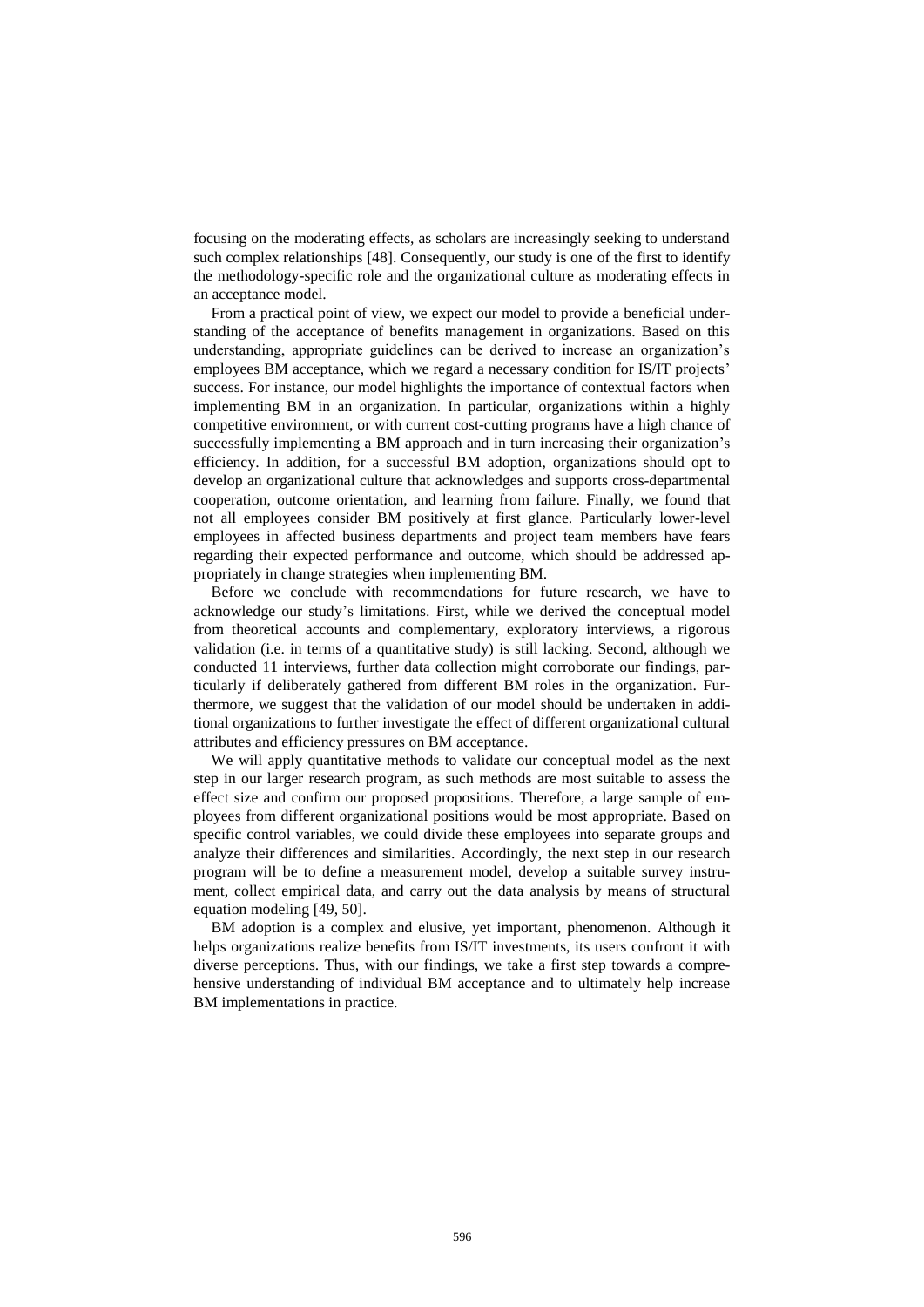# **References**

- 1. Levinson, M.: Recession Causes Rising IT Project Failure Rates. CIO Mag. 18,  $(2009)$
- 2. Shpilberg, D., Berez, S., Puryear, R., Shah, S.: Avoiding the Alignment Trap in Information Technology. MIT Sloan Manag. Rev. 49, 51–58 (2007).
- 3. El Emam, K., Koru, A.G.: A Replicated Survey of IT Software Project Failures. IEEE Softw. 25, 84–90 (2008).
- 4. DeLone, W.H., McLean, E.R.: Information systems success: the quest for the dependent variable. Inf. Syst. Res. 3, 60–95 (1992).
- 5. Delone, W.H.: The DeLone and McLean model of information systems success: a ten-year update. J. Manag. Inf. Syst. 19, 9–30 (2003).
- 6. Ward, J., Taylor, P., Bond, P.: Evaluation and realisation of IS/IT benefits: an empirical study of current practice. Eur. J. Inf. Syst. 4, 214–225 (1996).
- 7. Ward, J., De Hertogh, S., Viaene, S.: Managing Benefits from IS/IT Investments: An Empirical Investigation into Current Practice. 40th Annual Hawaii International Conference on System Sciences. p. 206 (2007).
- 8. Project Management Institute: A Guide to the Project Management Body of Knowledge (PMBOK® Guide). Project Management Institute (2008).
- 9. Braun, J., Ahlemann, F., Mohan, K.: Understanding Benefits Management Success: Results of a Field Study. ECIS 2010 Proc. (2010).
- 10.Lin, C., Pervan, G., Lin, K.H.: A Survey on Evaluating and Realizing IS/IT Benefits in Taiwanese B2BEC Companies. ECIS 2004 Proc. (2004).
- 11.Päivärinta, T., Dertz, W.: Pre-determinants of Implementing IT Benefits Management in Norwegian Municipalities: Cultivate the Context. In: Wimmer, M.A., Scholl, H.J., and Ferro, E. (eds.) Electronic Government. pp. 111–123. Springer Berlin Heidelberg (2008).
- 12.Flak, L.S., Solli-Sæther, H.: Benefits Realization in eGovernment: Institutional Entrepreneurship or Just Hype? 46th Hawaii International Conference on System Sciences. pp. 2062–2071 (2013).
- 13.Lin, C., Pervan, G.: The practice of IS/IT benefits management in large Australian organizations. Inf. Manage. 41, 13–24 (2003).
- 14.Hesselmann, F., Kunal, M.: Where Are We headed with Benefits Management Research? Current Shortcomings and Avenues for Future Research. ECIS 2014 Proc. (2014).
- 15.Mohan, K., Ahlemann, F., Bhattacherjee, A.: Humanizing User Influence Tactics in the Quest to Reduce Resistance against IT Project Management Methodology Use. 45th Hawaii International Conference on System Science. pp. 4914–4923 (2012).
- 16.Johns, G.: The essential impact of context on organizational behavior. Acad. Manage. Rev. 31, 386–408 (2006).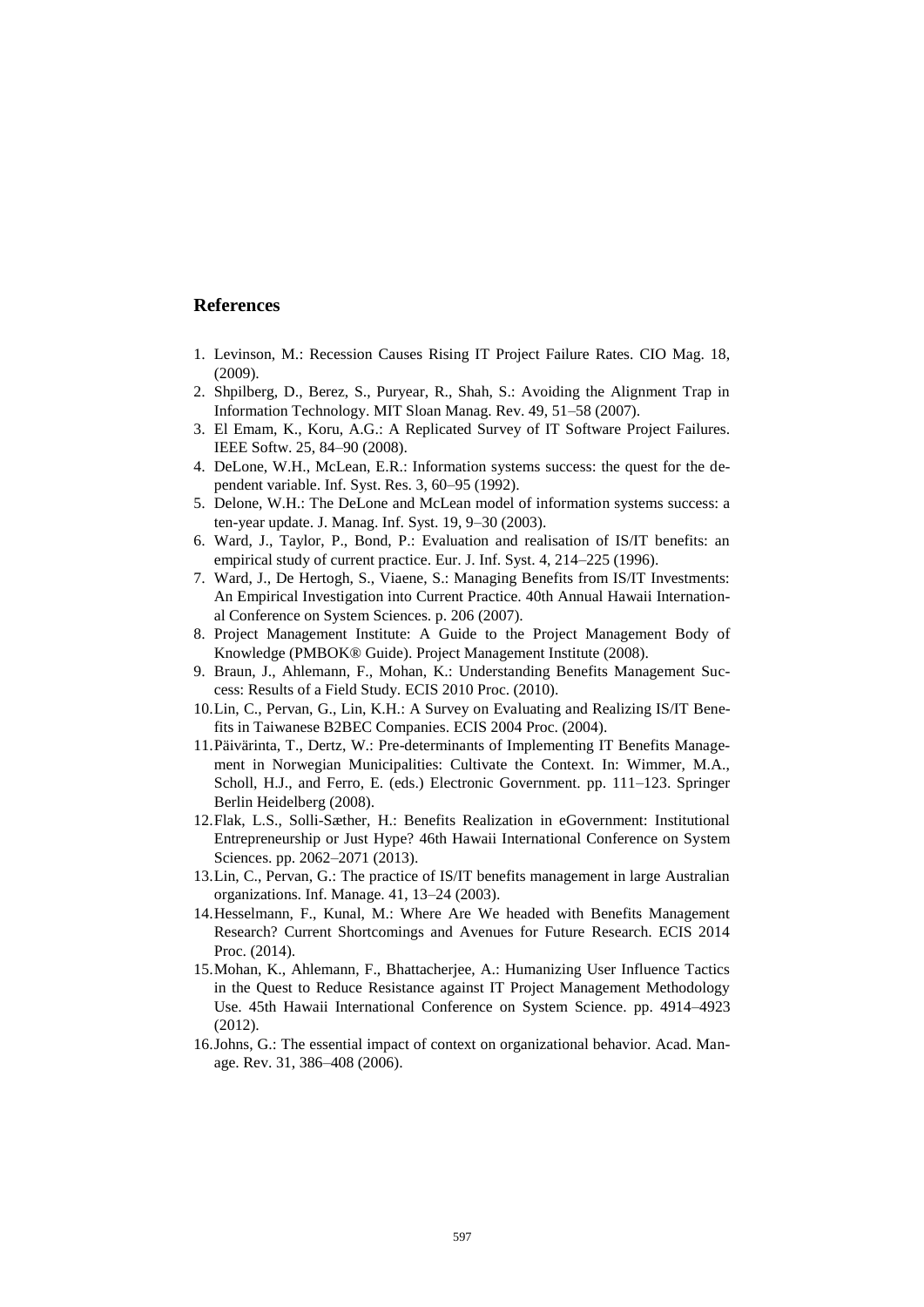- 17.Ward, J., Daniel, E.: Benefits Management: Delivering Value from IS & IT investments. John Wiley & Sons Inc, Chichester, England (2006).
- 18.Päivärinta, T., Dertz, W., Flak, L.S.: Issues of Adopting Benefits Management Practices of IT Investments in Municipalities: A Delphi Study in Norway. 40th Annual Hawaii International Conference on System Sciences. p. 103 (2007).
- 19.Riemenschneider, C.K., Hardgrave, B.C., Davis, F.D.: Explaining software developer acceptance of methodologies: a comparison of five theoretical models. Softw. Eng. IEEE Trans. On. 28, 1135–1145 (2002).
- 20.Fishbein, M., Ajzen, I.: Belief, Attitude, Intention and Behavior: An Introduction to Theory and Research. Addison-Wesley Pub, Reading, Mass (1975).
- 21.Ajzen, I.: The theory of planned behavior. Organ. Behav. Hum. Decis. Process. 50, 179–211 (1991).
- 22.Davis, F.D., Bagozzi, R.P., Warshaw, P.R.: User Acceptance of Computer Technology: A Comparison of Two Theoretical Models. Manag. Sci. 35, 982–1003 (1989).
- 23.Venkatesh, V., Morris, M.G., Davis, G.B., Davis, F.D.: User acceptance of information technology: Toward a unified view. MIS Q. 425–478 (2003).
- 24.Armitage, C.J., Conner, M.: Efficacy of the theory of planned behaviour: A metaanalytic review. Br. J. Soc. Psychol. 40, 471–499 (2001).
- 25.Chan, F.K.Y., Thong, J.Y.L.: Acceptance of agile methodologies: A critical review and conceptual framework. Decis. Support Syst. 46, 803–814 (2009).
- 26.Orlikowski, W.J.: Using technology and constituting structures: A practice lens for studying technology in organizations. Organ. Sci. 11, 404–428 (2000).
- 27.Eisenhardt, K.M.: Building Theories from Case Study Research. Acad. Manage. Rev. 14, 532–550 (1989).
- 28.Eisenhardt, K.M., Graebner, M.E.: Theory Building from Cases: Opportunities and Challenges. Acad. Manage. J. 50, 25–32 (2007).
- 29.Sheppard, B.H., Hartwick, J., Warshaw, P.R.: The Theory of Reasoned Action: A Meta-Analysis of Past Research with Recommendations for Modifications and Future Research. J. Consum. Res. 15, 325–343 (1988).
- 30.Compeau, D., Higgins, C.A., Huff, S.: Social cognitive theory and individual reactions to computing technology: a longitudinal study. MIS Q. 145–158 (1999).
- 31.Herzberg, F.: One More Time: How Do You Motivate Employees? Harv. Bus. Rev. 46, 53–62 (1968).
- 32.French, J.R., Raven, B.: The Bases of Social Power. Studies in social power. pp. 150–167. Univer. Michigan, Oxford, England (1959).
- 33.Cialdini, R.B., Goldstein, N.J.: Social Influence: Compliance and Conformity. Annu. Rev. Psychol. 55, 591–621 (2004).
- 34.Triandis, H.C.: Values, attitudes, and interpersonal behavior. Nebraska symposium on motivation (1979).
- 35.Taylor, S., Todd, P.: Decomposition and crossover effects in the theory of planned behavior: A study of consumer adoption intentions. Int. J. Res. Mark. 12, 137–155 (1995).
- 36.Leibenstein, H.: Allocative Efficiency vs. "X-Efficiency." Am. Econ. Rev. 56, 392–415 (1966).